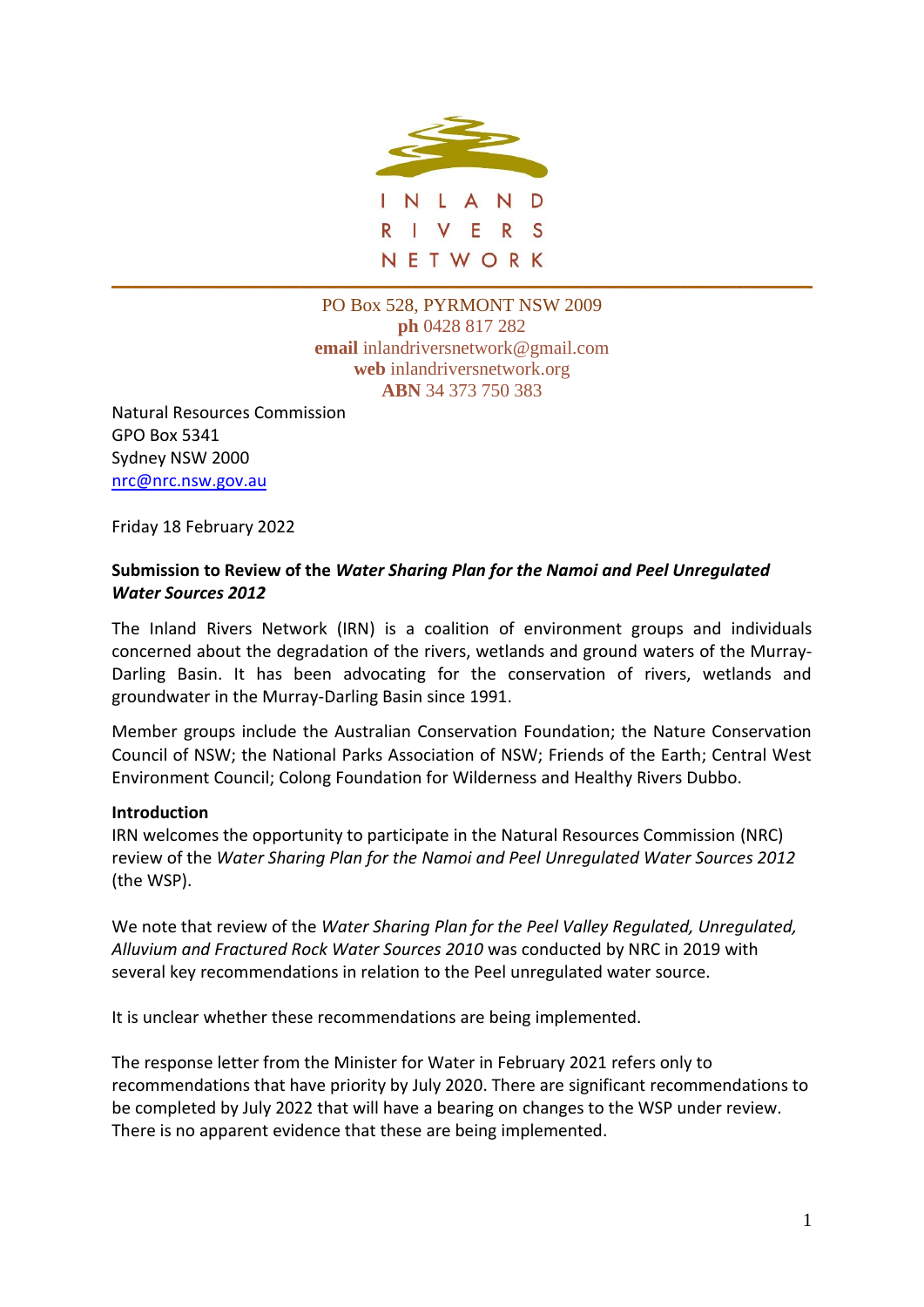We also note the reference to the Namoi Regional Water Strategy that is now in a drafting stage. NRC recommendations for improved Peel River management have not been clearly identified in that process, to date.

New climate modelling for the Namoi region demonstrates an increasing challenge in the future to share water between extractive users and the needs of healthy river ecology.

## **Context to the water plan's area**

The unregulated streams in the Peel and Namoi Rivers provide base flows and opportunities for supplementary licence take in the regulated Peel and Namoi Rivers. They also provide tributary utilisation flows, used by WaterNSW to fill water orders in regulated systems to retain more water in the main storages: Keepit Dam, Split Rock Dam and Chaffey Dam.

The protection of tributary flows in the unregulated system to maintain water quality during extreme dry periods is critically important for downstream requirements to meet critical human water needs for basic landholder rights during such time. Coordination of rules with the regulated WSP is important during these extreme events especially given the regulated WSP appears to lack strong rules to manage access licences during low flow periods which creates a risk to all Namoi water sources.

The Namoi River system is highly connected to the Barwon-Darling River and provides an estimated 23.5%<sup>1</sup> of downstream flow. The WSP needs to take full account of downstream environmental watering requirements and include strong rules to meet these requirements and an identified responsibility for co-ordination with the Environmental Water Advisory Group.

There is high connectivity between surface water and groundwater sources in the Namoi Valley.

We understand that the study of connectivity between surface and groundwater in the Cockburn River in the Peel valley is currently underway.

The Namoi Water Resource Plan identified a high risk to water for the environment to meet environmental watering requirements for base and fresh flows in the Cockburn River. Current rules in all water sharing plans for the Namoi and Peel demonstrate insufficient regard for connected water resources and fail to manage these specific risks as identified in the Cockburn River.

While there are objectives in the WSP relating to connectivity between water sources specific rules are needed to better protect longitudinal, lateral and groundwater recharge connectivity.

The review of the WSP also needs to consider its context within the implementation of the Murray Darling Basin Plan and how the rules for management and access of water in the WSP contribute to keeping water take within the constraints of the Basin Plan.

 $1$  MDBA 2011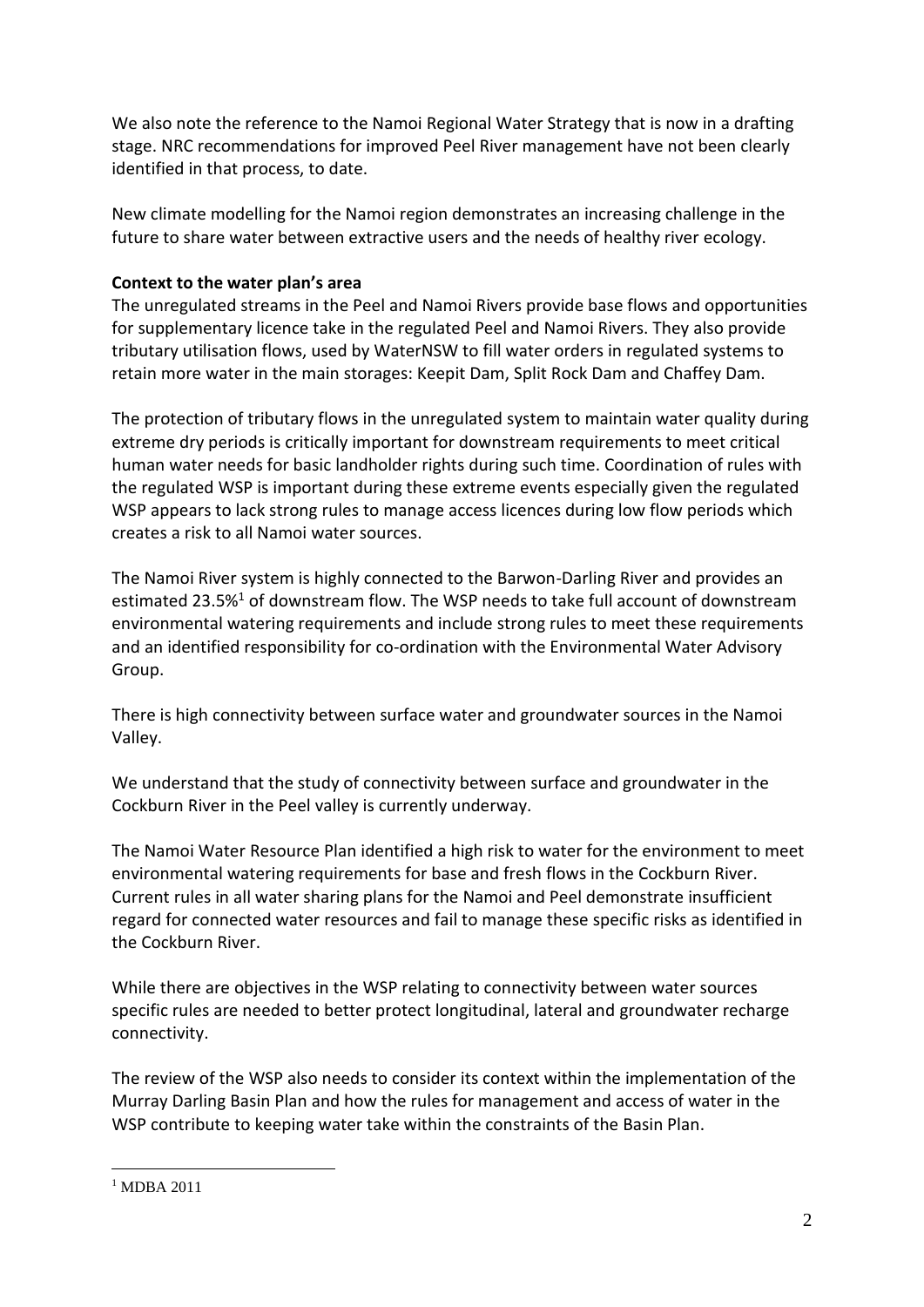Namoi waters meet downstream water requirements and the rules and objectives of the WSP must be able to take account of these needs. The WSP must facilitate precise measurement of consumptive take under licence, the protection of all environmental water and the effective monitoring of all environmental assets including the capacity to make adjustments to meet any changes in environmental watering requirements.

The review of all WSPs in the Namoi by the MDBA has indicated some anomalies and inconsistencies between WSPs within this SDL resource unit. How the subject WSP contributes to these identified inconsistencies should be considered as part of this review and corrected to achieve consistency in objectives and outcomes for the catchment. In this regard the subject WSP makes its own important incremental contribution to the improved health of all basin waters.

In particular how classes of access rights from unregulated waters for special additional high flow and floodplain harvesting is incorporated into the WSP to ensure best estimates of long-term annual average measurement of take including any growth in use.

## **Environmental Health**

## **Key environmental assets and ecosystem functions <sup>2</sup>**

The Namoi water resources support significant aquatic ecological values including:

• approximately 2,770 small lagoons, wetlands and billabongs totalling 46,398 ha in the Namoi River basin predominantly downstream of Narrabri. Of these, 1,829 are identified as natural wetlands. Twenty-one natural wetlands have wetland-dependent threatened species within a 500 m radius (Welsh et al. 2014)

Lake Goran, a wetland of national importance, is a large internal drainage basin south of

Gunnedah, covering more than 60 km<sup>2</sup>. Although the lake is rarely full, when flooded, it provides a habitat for waterbirds and is listed as a wetland of national significance

• native aquatic species listed as threatened in NSW, the River Snail, Freshwater Catfish, Silver Perch, Olive Perchlet, and Purple Spotted Gudgeon. The Murray Cod is nationally listed under the *Environmental Protection and Biodiversity Conservation (EPBC) Act (1999)* as vulnerable

• habitat for threatened frog species such as Sloane's Froglet, Booroolong Frog, and Davie's Tree Frog

habitat for eighteen threatened bird species (NSW) including Magpie Goose, Australasian Bittern, Brolga, Black-necked Stork, Australian Painted Snipe, Black-tailed Godwit, Blue-billed Duck, Freckled Duck and Grey Falcon

• the Namoi River forms part of the Darling River Endangered Ecological Community (NSW *Fisheries Management Act 1994*). The community occurs in lowland riverine environments with meandering channels and provides a variety of aquatic habitats including deep channels and pools, wetlands, gravel beds and floodplains

<sup>2</sup> DPIE -Water 2017. Status and issues paper: Namoi surface water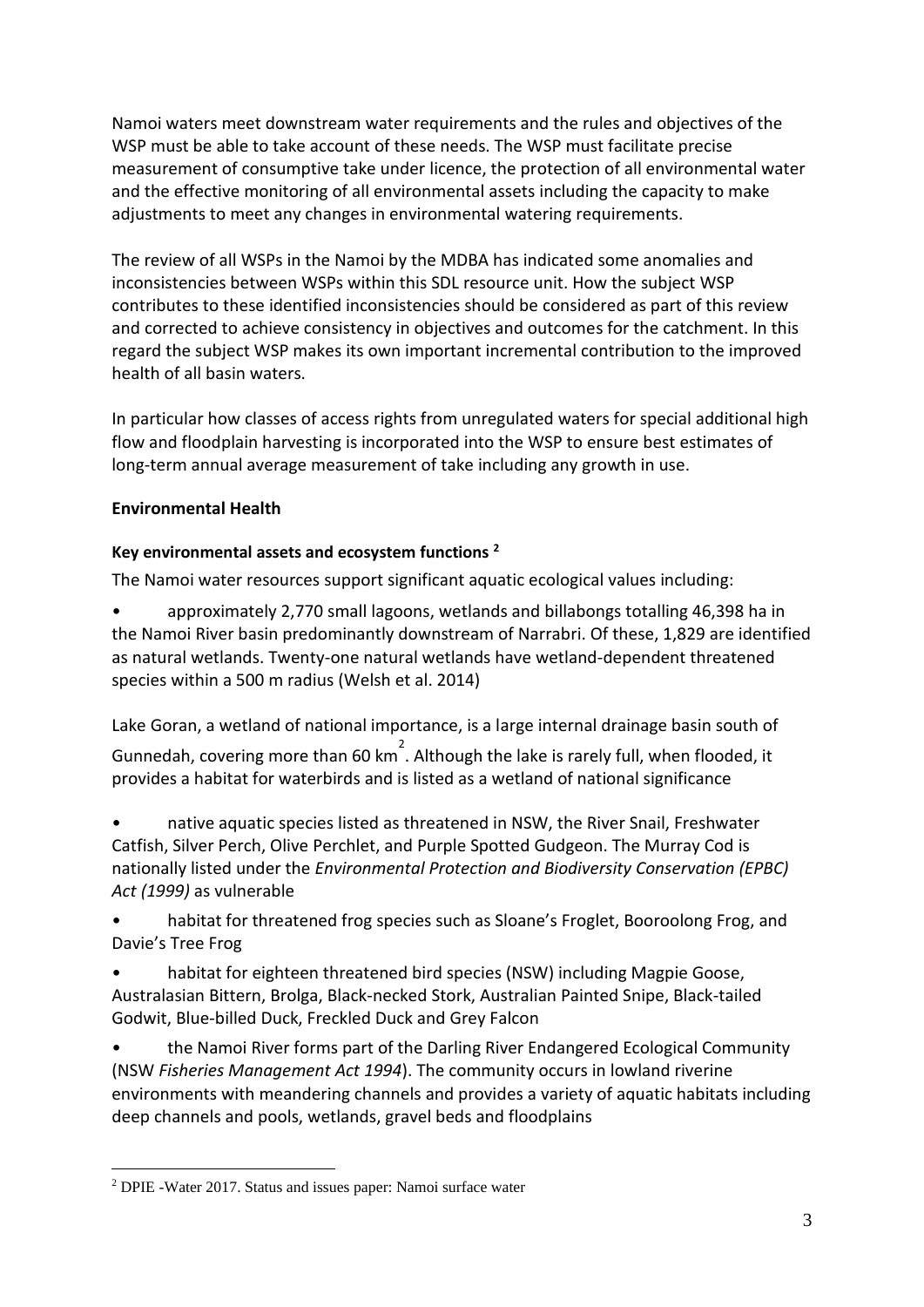• within the river channel and floodplain areas of River Red Gum, Coolibah and Black Box woodland provides a wide range of habitats, such as pools, riffles and billabongs, for fish (e.g. Murray Cod and Silver Perch), insects, crustaceans and snails

Areas of regional ecological significance include:

• Gulligal Lagoon, near Gunnedah – a semi-permanent wetland, that is connected to the Namoi River, filling during flood events and from surface flows. The lagoon is a 4.2km long channel that is dominated by River Red Gum (*Eucalyptus camaldulensis*) woodlands and provides important habitat for native fish species including Olive Perchlet. This lagoon acts as a drought refuge in the mid-Namoi region and was restocked with breeding pairs of Purple Spotted Gudgeon in late 2009 as part of the Namoi Demonstration Reach project

• the reach of the Namoi River between Boggabri and Narrabri is characterised by a number of long, narrow lagoons that represent prior channels of the Namoi River. Barbers Lagoon, a major anabranch of this reach, covers approximately 134 ha and is about 22 km long



**Map of HEVAE (High Ecological Value Aquatic Ecosystem) assessment outcomes for the Namoi Water Resource Plan area.**

This map demonstrates the ecological significance of many of the unregulated streams.

Rules to protect and improve environmental health, such as cease to pump rules, must be more specific and regularly monitored for compliance.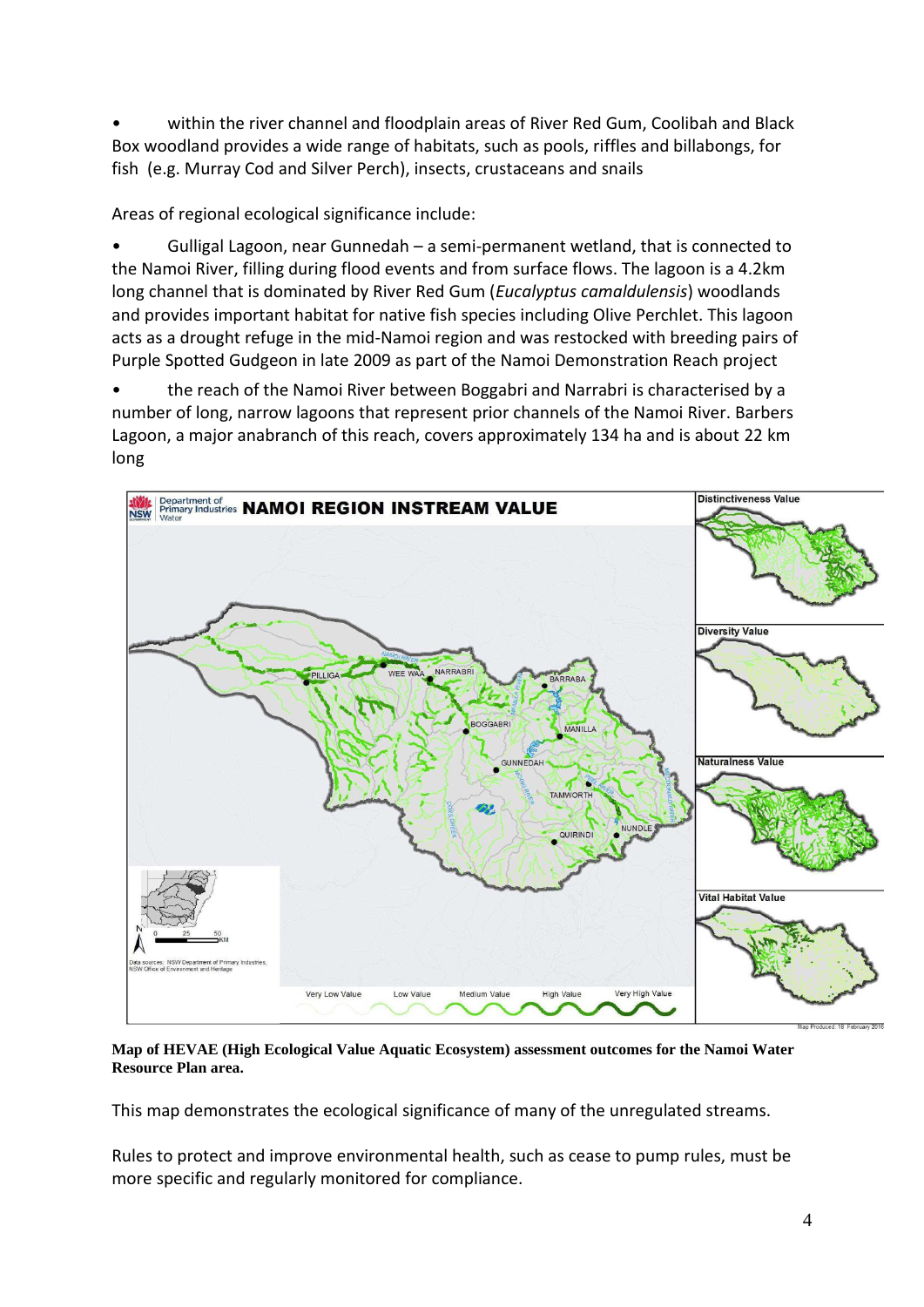### **Current river health**

The overall ecosystem health of the Namoi region is poor and the region's fish community is in very poor health. $3$ 

The Namoi unregulated streams were found to have high and medium risks to ecological values in all four hydrological characteristics - base flows, fresh flows, high/infrequent, and zero flow in the Namoi Water Resource Plan risk assessment.<sup>4</sup>

The Environmental Watering Strategy for the Namoi Water Resource Plan aims to achieve the following outcomes:

a) River flows and connectivity Improved overall flow - 10% more into the Barwon–Darling Improved connectivity with bank-full and/or low floodplain flows - by 10–20%

### b) Vegetation

Maintain the current extent of river red gum, black box, coolibah forest and woodlands and existing large communities of lignum; and non-woody communities near or in wetlands, streams and on low-lying floodplains. Maintain condition of lowland floodplain forests and woodlands of river red gum, black box and coolabah

### c) Water birds

Maintain current species diversity of all current Basin waterbirds Increased abundance: 20–25% increase in waterbirds by 2024 Improved breeding:

up to 50% more breeding events for colonial nesting waterbird species a 30–40% increase in nests and broods for other waterbirds

#### d) Fish

Improved distribution of key short- and long-lived fish species Improved breeding success for:

- short-lived species (every 1-2 years)
- long-lived species in at least 8/10 years at 80% of key sites

### Improved populations of:

- short-lived species (numbers at pre-2007 levels)
- long-lived species (with a spread of age classes represented)
- Murray cod and golden perch (10–15% more mature fish at key sites)

Improved movement - more native fish using fish passages

Improved flow management in unregulated streams will help in achieving these outcomes.

<sup>3</sup> DPIE -Water, March 2021. Draft Namoi Regional Water Strategy

<sup>4</sup> DPIE-Water, September 2019. Risk Assessment for the Namoi Water Resource Plan Area (SW14)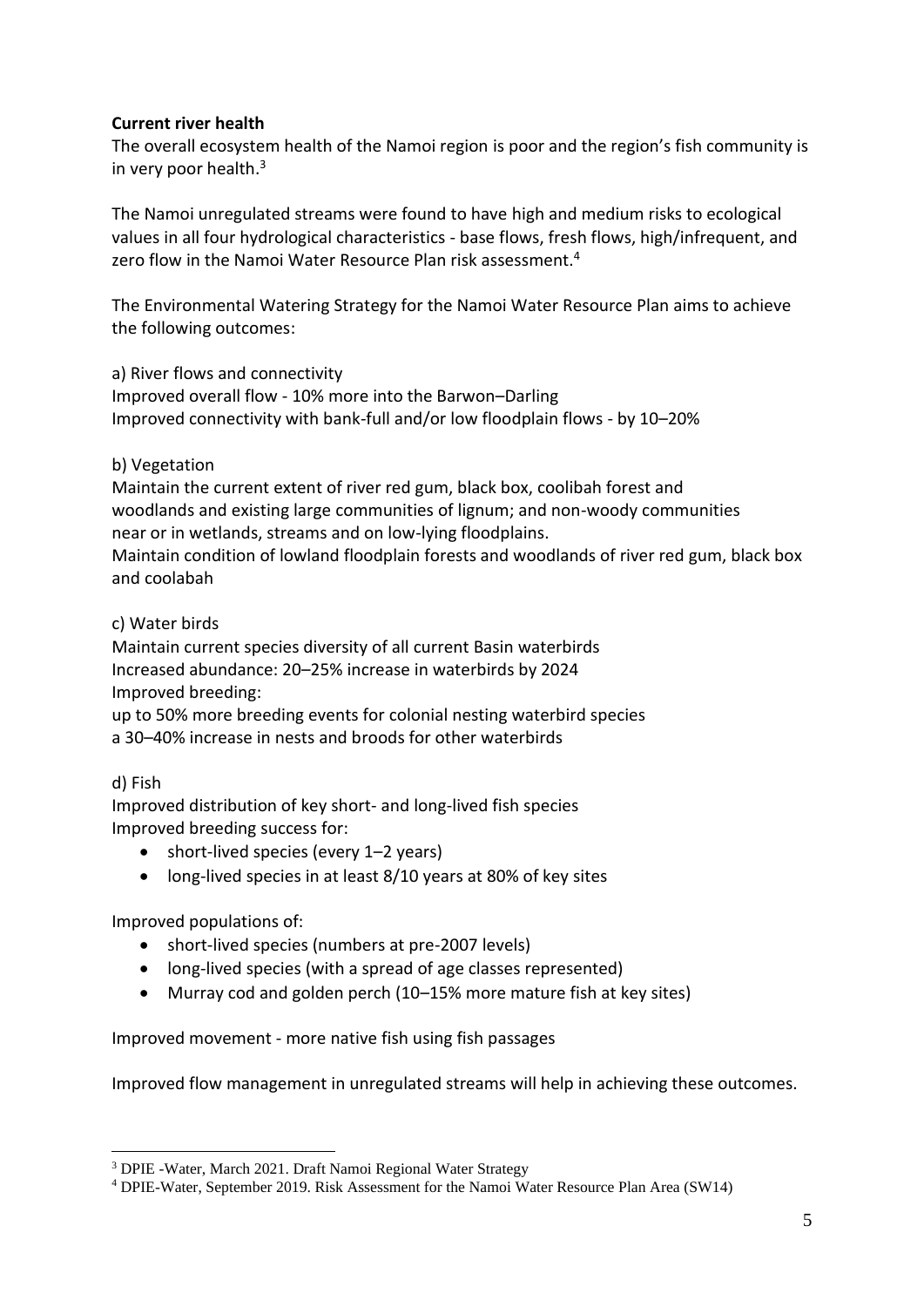### **Namoi Long Term Water Plan (LTWP)**

The Namoi LTWP notes that in the unregulated streams in the catchment:

- cease to flow periods have been highly altered and occur more frequently
- low flows and base flows have been highly altered and occur more frequently

The LTWP identifies management strategies for each unregulated stream that must inform the remake of the WSP.

The objectives and outcomes in the WSP must have improved alignment with the LTWP management strategies for access to all water sources including supplementary access for the Lower Namoi.

#### **Research into significance of drought refuge for aquatic species:**

The following links provide reports on studies into turtle and other species populations in the Macdonald River during and after the 2018-2020 drought. These studies demonstrate the importance of protecting in river pools as drought refugia.

[https://www.dropbox.com/s/g4qsq9k1fs57ryp/SUMMARY%20OF%20BOOROOLONG%20FROG%20S](https://www.dropbox.com/s/g4qsq9k1fs57ryp/SUMMARY%20OF%20BOOROOLONG%20FROG%20SURVEYS%20NOV-DEC%202019.pdf?dl=0) [URVEYS%20NOV-DEC%202019.pdf?dl=0](https://www.dropbox.com/s/g4qsq9k1fs57ryp/SUMMARY%20OF%20BOOROOLONG%20FROG%20SURVEYS%20NOV-DEC%202019.pdf?dl=0)

[https://www.dropbox.com/s/xk0uad68g7x0yik/Bells%20Turtle%20monitoring%20surveys%20in%20](https://www.dropbox.com/s/xk0uad68g7x0yik/Bells%20Turtle%20monitoring%20surveys%20in%20Macdonald%20River%20Nov%202019%20to%20Mar%202020.pdf?dl=0) [Macdonald%20River%20Nov%202019%20to%20Mar%202020.pdf?dl=0](https://www.dropbox.com/s/xk0uad68g7x0yik/Bells%20Turtle%20monitoring%20surveys%20in%20Macdonald%20River%20Nov%202019%20to%20Mar%202020.pdf?dl=0)

[https://www.dropbox.com/s/hfr0l36nco7zwh3/Phils%20Summary%20of%20turtle%20trapping%20r](https://www.dropbox.com/s/hfr0l36nco7zwh3/Phils%20Summary%20of%20turtle%20trapping%20results%20Nov%20-%20Dec%202020.pdf?dl=0) [esults%20Nov%20-%20Dec%202020.pdf?dl=0](https://www.dropbox.com/s/hfr0l36nco7zwh3/Phils%20Summary%20of%20turtle%20trapping%20results%20Nov%20-%20Dec%202020.pdf?dl=0)

### **Floodplain Harvesting (FPH)**

A significant volume of FPH occurs in the unregulated Namoi water source. It is concerning that the assessment of FPH volumes and regulation has not included the cumulative environmental impact of the structures on the floodplain. The process has also not assessed the more localised impacts of FPH extraction on environmentally and culturally significant lagoons, billabongs and other off-river pools in the landscape.

FPH has major impacts on all downstream locations as well as the local landscape. It significantly reduces high or medium flows and prolonged or repeated flows needed by ecosystems and people along the Barwon or Darling/Baaka. It can sometimes times reduce the duration of low flows in the Darling/Baaka, affecting survival of flow-dependent species and salinity below Bourke. FPH has therefore contributed to these rivers both missing out on "normal" conditions and experiencing drought-like conditions more often and for longer.

The take of FPH directly after prolonged droughts is a key issue for downstream connectivity, recharging groundwater and re-saturating the landscape.

There appears to be a high level of disconnect between the purpose of the Namoi Floodplain Management Plan and the regulation of Namoi FPH under the NSW Government Healthy Floodplains Project.

First flush flow protection and other rules for FPH are critical in a new WSP.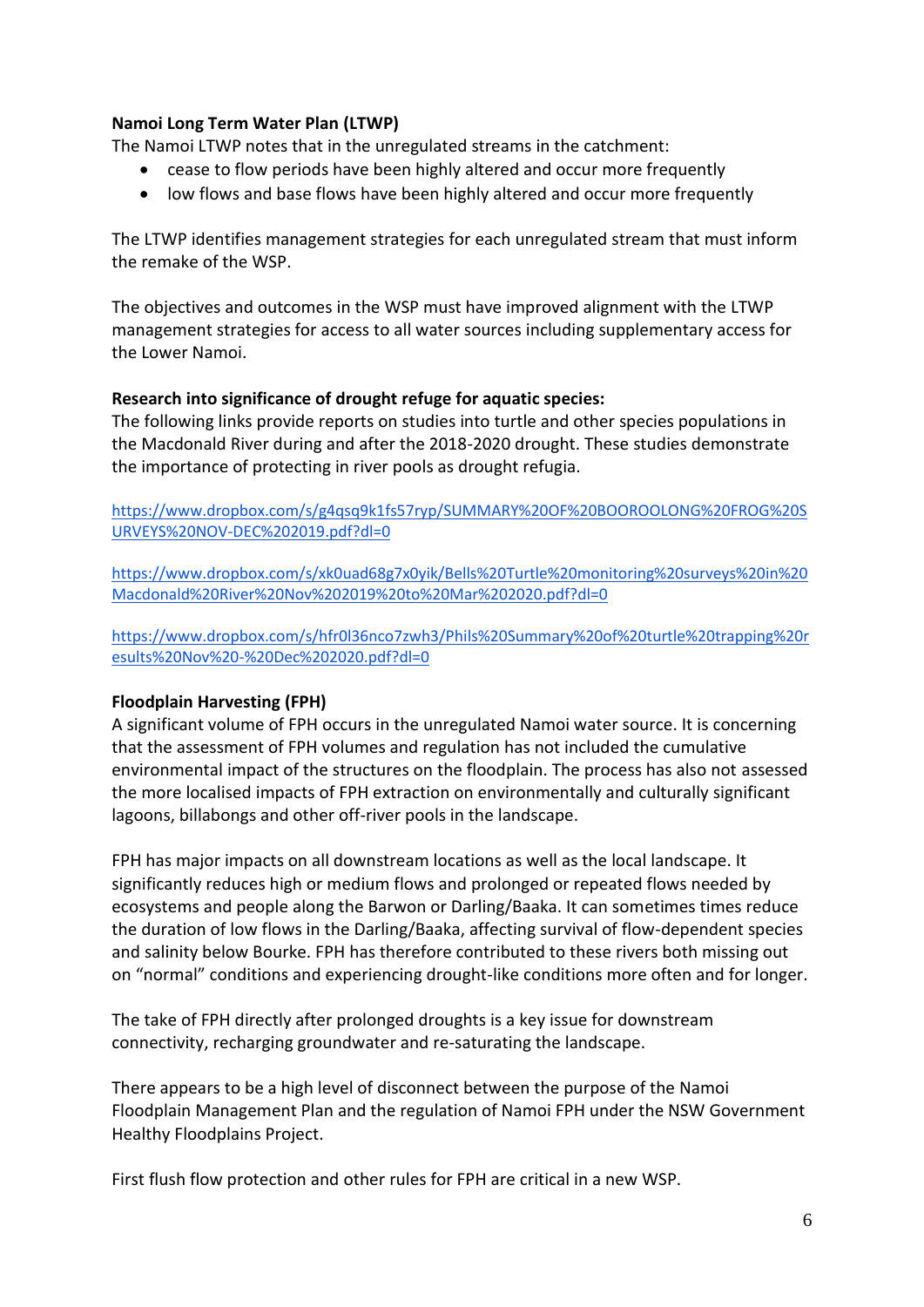# **Cease to pump rules (CtP)**

The Namoi Unregulated Water Sources rules summary<sup>5</sup> describes the mostly generic CtP rules across all unregulated streams with a few exceptions.

Access rules for rivers and creeks:

Pumping is not permitted from natural pools when the water level in the pool is lower than its full capacity.

Notes:

- Full capacity can be approximated by the pool level at the point where there is no visible flow into and out of that pool
- Natural pools include in-river pools found within the channels of rivers and creeks and off-river pools located on floodplains and effluents eg lakes, lagoons and billabongs
- For pumps not within a natural pool, the cease to pump rule is when there is no visible flow at the pump site.

Access rules for natural off-river pools:

Pumping is not permitted when the water level in that natural off-river pool is lower than its full capacity.

Notes:

- 'Full capacity" can be approximated by the pool water level at the point when there is no visible flow into or out of that pool
- Off-river pools include those natural pools located on flood runners or floodplains, or an effluent that only commences during high flow

Exceptions to these rules include:

- Gulligal Lagoon can be pulled down to less than 80% capacity
- Lake Goran when the flow at the reference gauge is less than or equal to 294.7 m AHD
- Eight sub catchments within the Namoi Valley have more specific CtP rules
- Five sub catchments in the Peel Valley also have more specific CtP rules

These access rules do not apply to:

- Local Water Utilities or unregulated (town water supply) access licences
- Stock and Domestic (Domestic) licences
- Water taken under a licence listed under clause 47(18) and the associated clause 1 of Schedule 3

• The taking of water from existing dams. Any existing licence conditions associated with a dam will be carried forward under the plan.

• For the first 5 years of the plan to water taken for stock watering by stock and domestic access licences

Also, these access rules do not apply if the existing *Water Act 1912* entitlement had more stringent access licence conditions. These existing conditions will be carried forward under the plan and are included in clause 47(7) and the associated Appendix 3

<sup>5</sup> DPIE -Water, 2020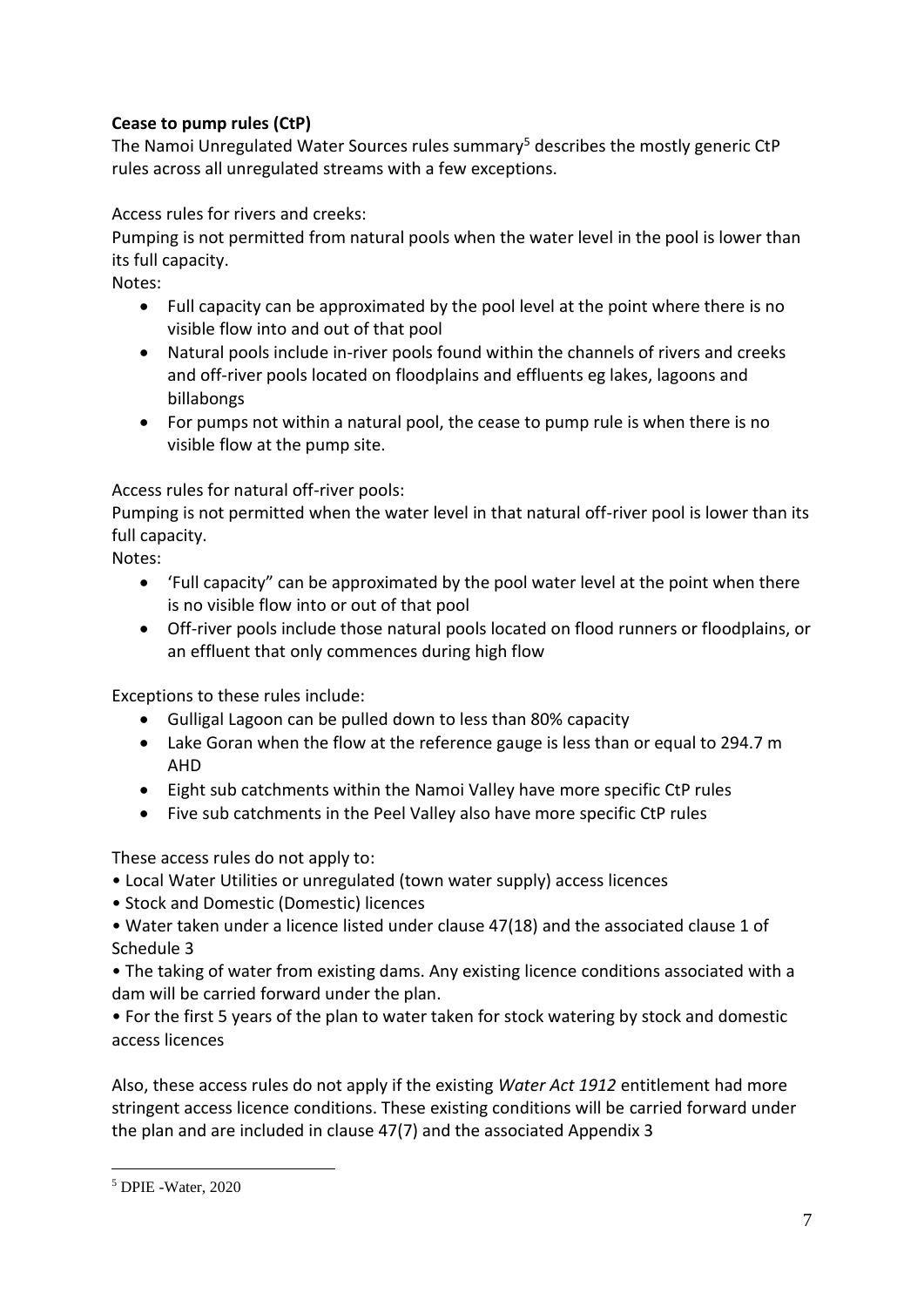IRN has major concerns that the range of CtP rules and the various exemptions are not adequate to protect the ecological values in the Namoi & Peel unregulated streams. These streams experience prolonged drought conditions and all need a first flush CtP rule.

The genuine protection of environmental water from consumptive take across all connected water sources is fundamental to the WSP making its contribution to NSW's commitment to the Basin Plan. Strong CtP rules are part of a suite of rules that protect environmental water, and these should be well co-ordinated within and across a water source to properly achieve the purpose of environmental water to meet well-defined environmental watering requirements.

CtP rules need to take full account of identified risks to all environmental assets especially future risks associated with a changing climate.

### **Aquifer Interference from Mining and CtP rules:**

IRN notes that there are significant coal mining operations in the Namoi unregulated streams catchment. Conditions of approval often require the purchase of surface water licences to mitigate volumes of groundwater and surface water intercepted through mining operations.

The exemption to the mining industry from CtP rules in unregulated water licences purchased to mitigate mining interception is a key issue for the long-term management of riverine ecology in these areas. (Cl 47 (1) ). This clause should be removed or modified so that replacement flows are a provision.

Replacement flows should be a recommended requirement in the conditions of approval for all mining operations.

IRN understands that this aquifer interference exemption has been removed from the new draft Hunter Unregulated WSP.

### **Response to Review Questions**

### **1. To what extent do you feel the plan has contributed to environmental outcomes?**

The implementation of CtP and trading rules in Namoi and Peel unregulated streams has commenced the process of recognising the need to protect river health. However, the current ecosystem health of water sources in the region is poor and more targeted rules are needed to achieve improved environmental outcomes and to meet the WSP environmental objectives.

The definition of Planned Environmental Water (WSP Part 4 cl 16 (c) )'*by reference to the water that is not committed after the commitments to basic landholder rights and for sharing and extraction under any other rights have been met* ' demonstrates that water for environmental health of the river system has the lowest priority in the WSP.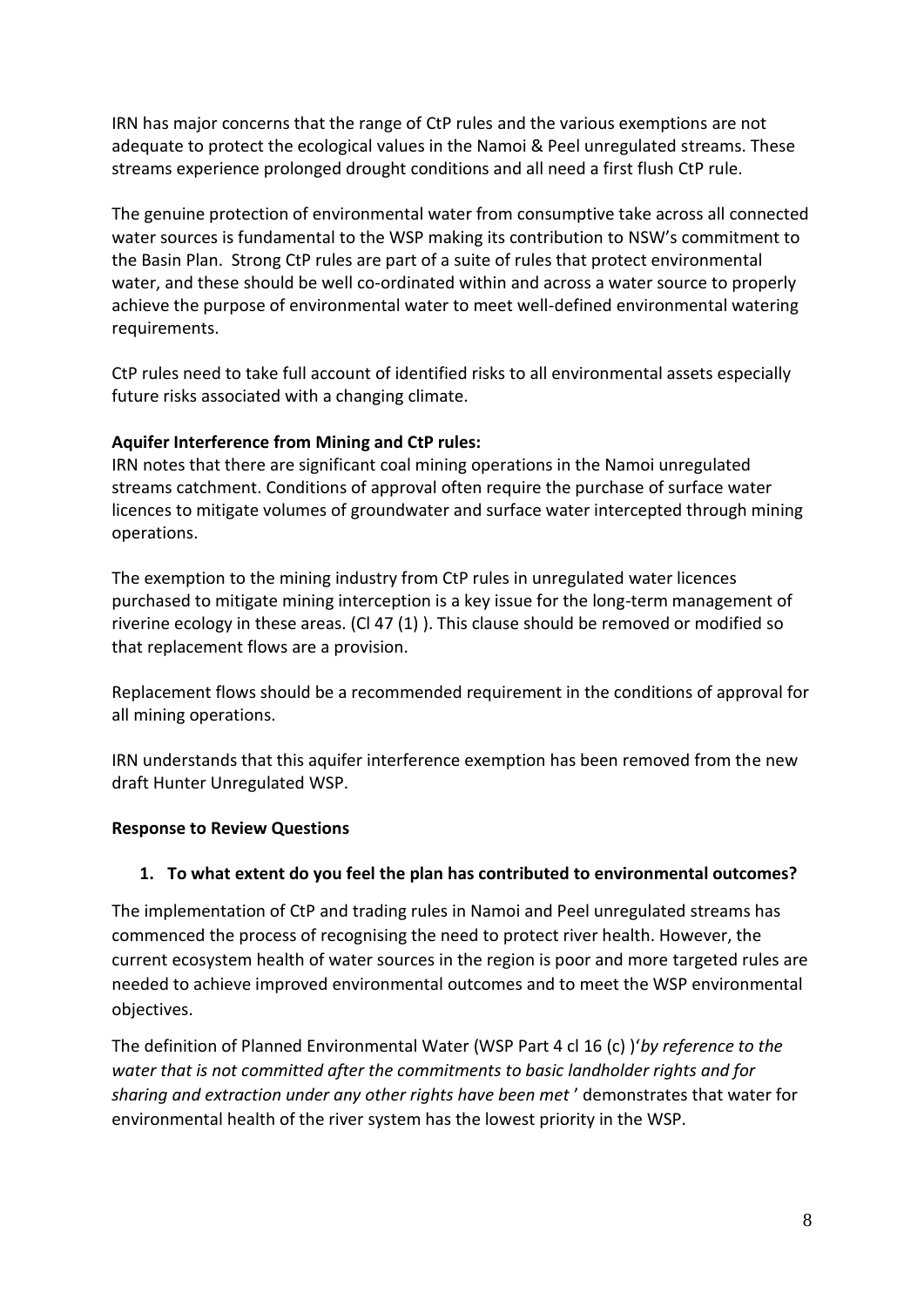The management of FPH extraction is particularly important for the health of this water source. There has been no assessment of the impact of FPH on environmental health in specific Namoi unregulated streams.

The impact of FPH on downstream lagoons and other off-river pools has not been assessed.

The risk assessment for the Namoi WRP SW 14 identified high risk of elevated turbidity, elevated phosphorus and increased dissolved oxygen. The WSP does not have clear rules to manage for improved water quality.

Schedule 3 and Schedule 4 of the WSP demonstrate that quite a few licences in the WSP area had a previous *Water Act 1912* entitlement with more stringent access licence conditions.

This demonstrates that the rules in the WSP are not as stringent as previous water access rules and are, in fact, a backward step.

Many of the important environmental assets in the Namoi, eg frogs, 18 bird species and fish such as the Olive Perchlet are floodplain dependent species. There is currently no rule to stimulate breeding opportunities such as an aligned 'first flush no take' rule.

# **2. To what extent do you feel the plan has contributed to social outcomes?**

The WSP has failed to meet the vision to provide for *the spiritual, social, customary and economic benefits of surface water to Aboriginal communities.*

No native title determinations have been achieved, no cultural water licences have been allocated and fish populations are in very poor health.

It is unclear how First Nation peoples' views about cultural flows have been incorporated into the WSP and where this has been defined in the WSP. Cultural objectives should not be conflated with environmental objectives. There is need for greater regard of the views of First Nations in the management of cultural flows within all of the Namoi waters and management of unregulated waters is important to protect and maintain cultural flows for the social benefit of First Nation peoples.

Gulligal Lagoon and other lagoons, billabongs and off-river natural pools have significant Aboriginal cultural value. These provide important drought refuge for many native species and are not fully protected from water extraction in dry times.

The protection of basic landholder rights requires more recognition.

The lack of protection of flows for downstream use has caused a failure to achieve social outcomes.

The ongoing risk of poor water quality also impacts social outcomes.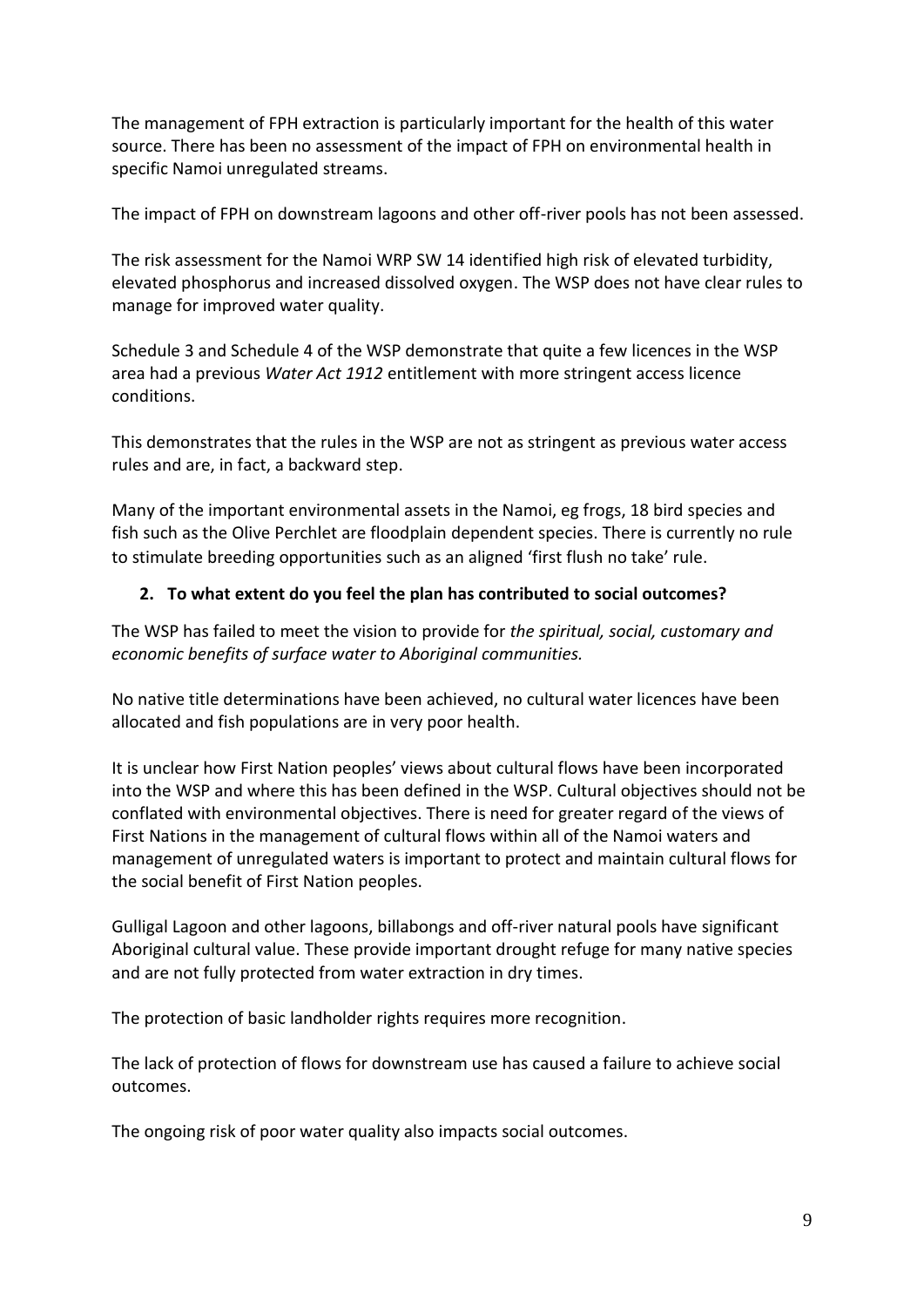# **3. To what extent do you feel the plan has contributed to economic outcomes?**

The WSP has clear trading rules and aims to provide certainty for all water users. Most of the WSP rules are tailored to large extractions for inefficient flooding of cotton crops in the Namoi and for low value lucerne crops in the Peel.

This is mainly at the expense of secure town water supply, stock & domestic access and basic rights access.

The economic value of irrigated agriculture must be assessed against the environmental and social costs associated with unhealthy rivers. The long-term sustainability of water extraction under newly modelled climate change scenarios must be a key consideration for the WSP review. Current Long-term annual average diversions limits were not set with climate change impacts under consideration. The environmental health of the river is likely to be the key victim of unchanged water sharing arrangements in a drying climate.

The economic value of town water supply, water-related tourism and recreational fishing and community well-being must be included in consideration of economic outcomes.

# **4. To what extent do you feel the plan has contributed to meeting its objectives?**

The lack of clear monitoring and reporting requirements to demonstrate the meeting of objectives and performance indicators is a failure of the plan.

The ongoing high risks to ecosystem health and water quality, the lack of allocation of Aboriginal cultural water licences, and the failure to protect downstream connectivity, and integrity of significant off-pools, particularly as drought refuge demonstrates that the WSP is not able to meet its objectives.

The lack of rules to stimulate breeding opportunities for important floodplain dependent species is a failure to meet the targeted environmental objective of the WSP.

- 5. What changes do you feel are needed to the water sharing plan to improve outcomes?
- Specific rules to improve connectivity between water sources to better protect longitudinal, lateral and groundwater recharge connectivity. The rule changes outlined in the Namoi LTWP must be considered in the new WSP.
- Rules to protect and improve environmental health, such as CtP rules, must be more specific and regularly monitored:
	- For extraction from instream flows, all reaches must have a very low flow class attached to a gauge and, as an interim measure until very low flow classes are established, standard conditions should not permit pumping unless there has been visible flow past the pump for at least the previous 24 hours. The current rule for CtP when there is no visible flow at the pump site does not protect downstream connectivity.
	- For extraction from in-river and off-river pools, pumping should be prohibited unless there has been visible outflow from the pool for at least 24 hours and unless there is both visible inflow **and** visible outflow from the pool.